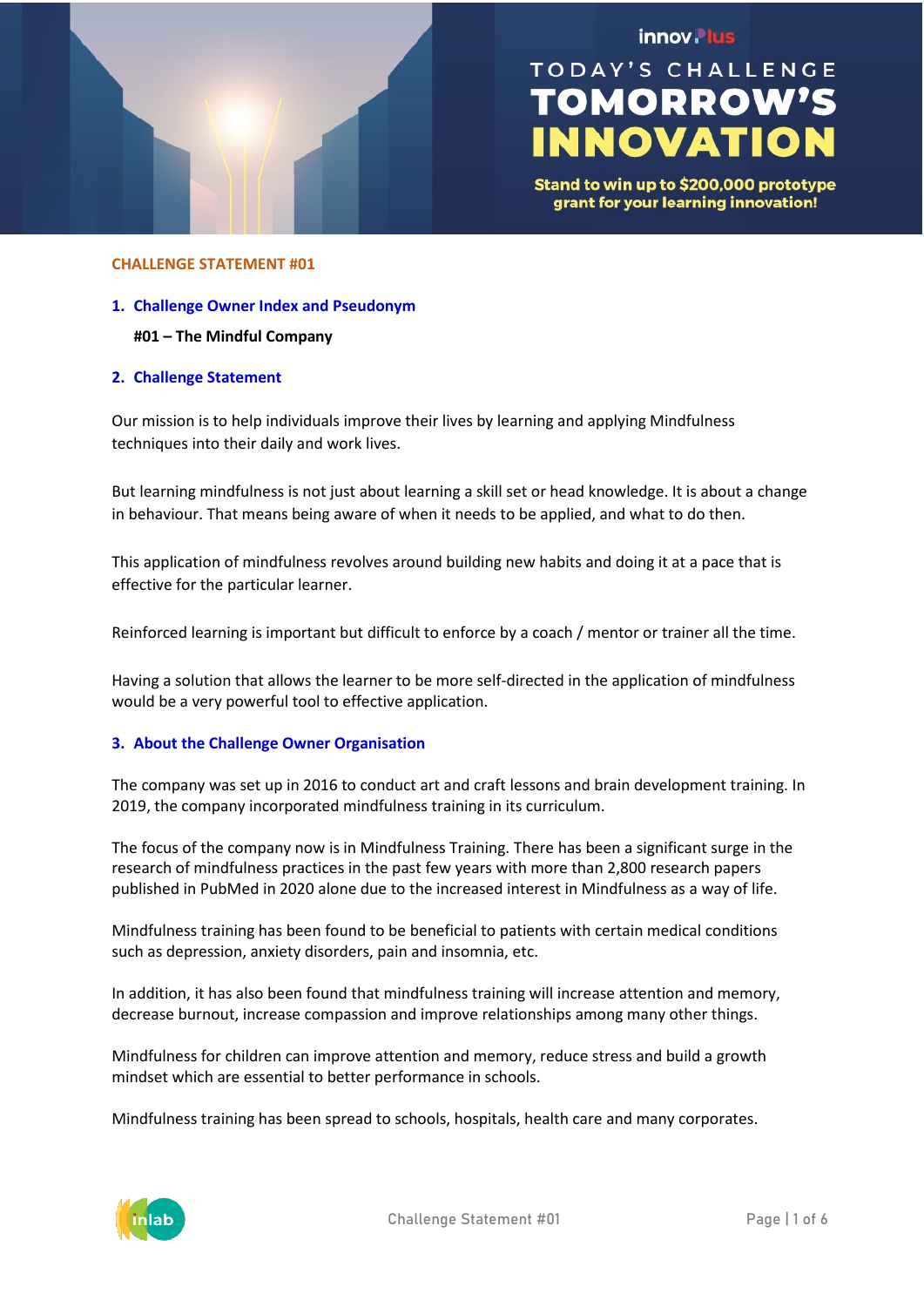Research by Marketdata Enterprise 2017 has indicated that 22% of US organisations offer mindfulness training and the market is expected to grow by 500% between 2020 and 2027.

Mindfulness training is relatively new in Singapore and we see great potential in mindfulness training for both adults and children.

## **4. Define the Challenge**

## **Current Situation**

We provide a mindfulness training program to the volunteers, staff, and parents of a charitable organisation, "The Charitable Organisation" on a complimentary basis.

The volunteers provide small group coaching and tuition to young students from families with low income.

It is The Charitable Organisation's objective to equip these volunteers and student's parents with mindfulness skills to enable them to infuse mindfulness practices in their coaching sessions and consequently help to improve the academic performance and mental wellness of their students.

Majority of the volunteers are tertiary students. They usually sign up for 1 year volunteering as part of their CCA. The Charitable Organisation has 300 to 400 volunteers and 600 to 700 students under their care.

The training we provide comprises two components:

- The first part of the program is to train the learners the concepts of mindfulness and how they can apply it in their own daily and working life.
- The second part of the program is the train the trainer component where the learners learn how to infuse mindfulness training and study skills into coaching sessions with children.

Effective mindfulness training would result in changes in:

- attitude,
- habits, and
- behaviour.

Hence, traditionally mindfulness training is conducted in class and in person over a period over several weeks. This would allow learners to share their personal experiences, practice at home and to shape changes over time. Some of the training has been moved online via Zoom.

In terms of course design, learning materials are largely in PowerPoint and handouts in Word format. Handouts are given to learners at the end of the course.

Learners are asked to do homework and the class discusses homework at the beginning of the next class.

There is currently no mechanism to track if learners do their homework except to ask them in class.

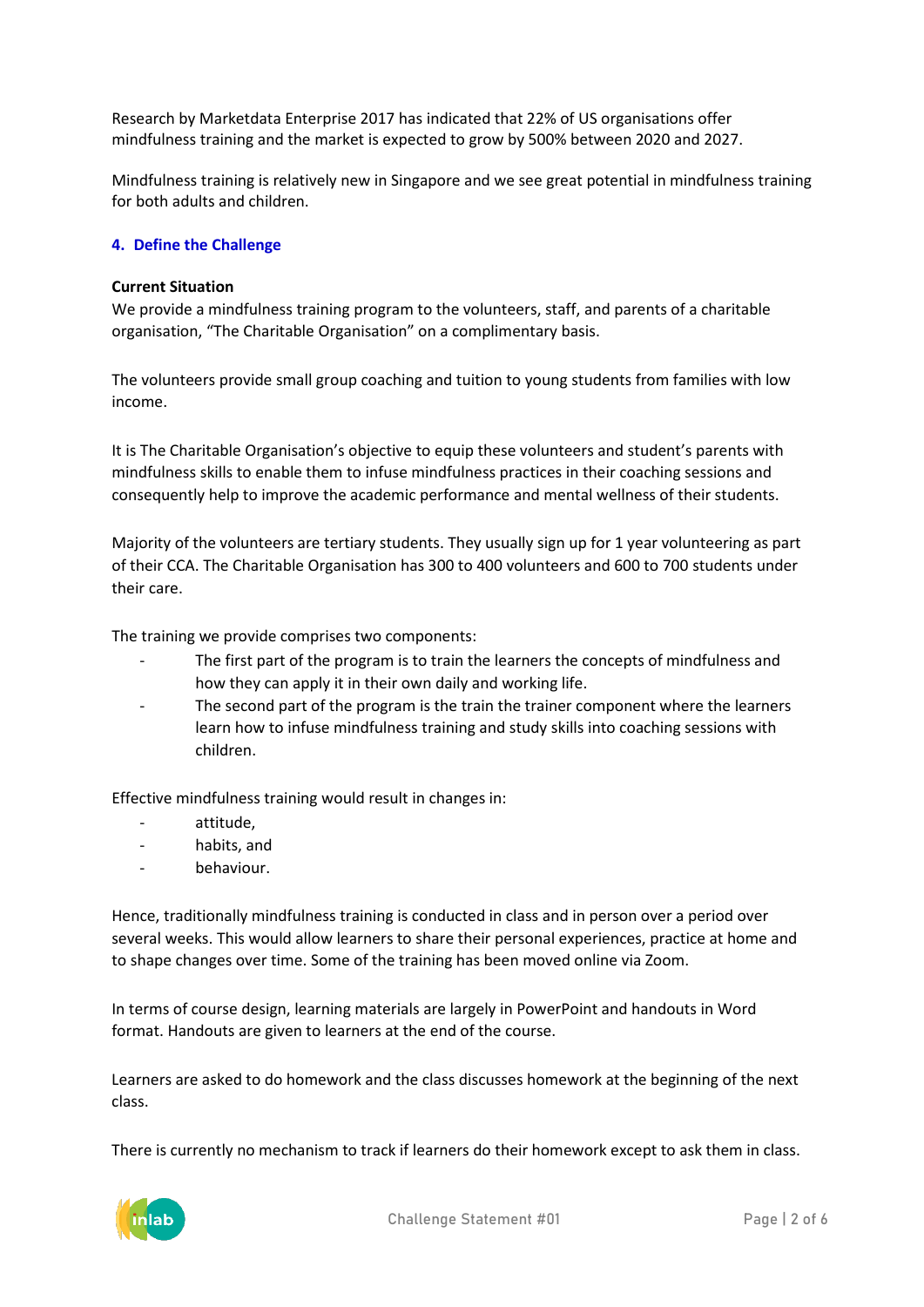Upon joining the class, all learners are invited to join our community portal to continue their learning and for them to meet people with the same interest in mindfulness.

The major challenges of the existing model are:

- The normal way of doing 1-2 workshops is no longer sufficient. How might we encourage self-learning?
	- Key learning challenges with student and adult volunteers include course scheduling, having shorter lessons to develop more content, and how to be more engaging.
		- o to organise classes that can deliver the training effectively and yet be able to meet the learners' schedules and preferred locations or mode of training (audio / visual / kinesthetic).
- Mindfulness training is typically done over a few weeks with lots of interaction between the trainer and the students with facilitation and reinforcement.
	- o Unable to track or remind learners to do homework or home practice.
	- $\circ$  No effective and efficient way to reinforce learning during the training weeks.
	- o Have to manually invite learners to join our community portal post training to encourage them to continue to practice and apply what they learn.
- The learners prefer having greater flexibility in choosing schedules and topics which cannot be met cost effectively with the current model. Learning reinforcement is also not ideal in the current model since the trainer or facilitator cannot be with the learner all the time.
- We hope to come up with a learning model that:
	- o will allow learners to have the flexibility to choose what they want to learn and when they learn;
	- o will minimise overlapping of course content so that learners can maximise their learning time;
	- o can automate learning reinforcement.

## **Past & Current Solutioning Efforts**

The main issues are funding and the lack of knowledge of how to overcome these. For some of the solutions like quizzes, we use Survey Monkey but it is not ideal as it is not integrated into one innovative learning solution that addresses the above concerns.

## **Challenge / Gap / Unrealised Potential**

If we are not able to get the solution, the following will happen:

- learners will find it difficult to learn the program at their own pace to master the identified mindfulness practices or attitudes that they desire to have;
- lack the motivation and engagement to do self-directed learning; and
- may not be able to receive timely feedback on their learning progress and application effectiveness.

## **5. Targeted Learners / Users**

The primary target learners are volunteers in The Charitable Organisation. Most of the volunteers are university or polytechnic students. They are usually onboard for a year. The rest of the volunteers are young working adults after they have graduated.

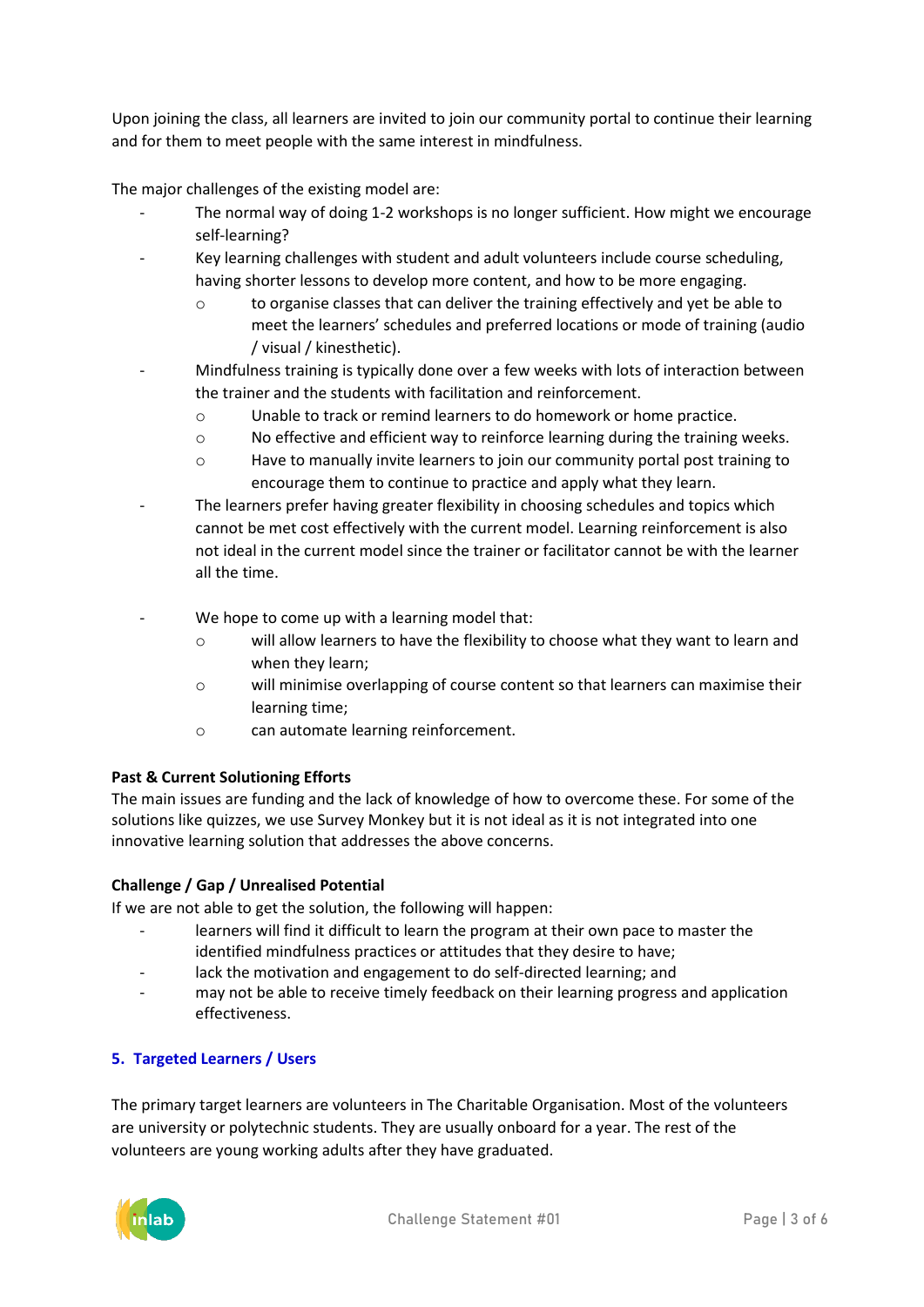We also plan to extend training to the parents of the students and many of them are from poor families. It is important that parents are trained in mindfulness too, not only will mindfulness help them have a better life, it also ensures that they can work with the volunteers in bringing up their child mindfully.

The primary target is 400 volunteers and staff in The Charitable Organisation and 1,200 parents of the students under the care of the organisation.

The secondary market can include volunteers and staff of all charitable organisations that are working with children and their parents. The numbers can be more than 10,000.

The solution can also be for any other organisations as there is a significant surge in mindfulness training in recent years. Potentially the number of learners can reach another 10,000.

## **6. Solution Partner and Deliverables**

Effective mindfulness training would result in changes in attitude, habits and behaviour.

Hence, traditionally mindfulness trainings are conducted in class and in person over a period of 4 to 8 weeks. This would allow learners to share their personal experiences, practice at home and shape changes over time.

Besides, there are shared contents in many of the mindfulness courses. However, as the background of the learners differ very much and for commercial considerations, the learners who sign up for two mindfulness courses will still have to sit through both courses entirely.

Hence, such training mode does not meet the needs of most adult learners who often cite lack of time.

On the other hand, online learning platform does not provide the live elements where learners can learn from each other.

Hence, ideally we are therefore looking for a solution provider that is able to help us transform the training delivery that can:

- allow learners to choose what mindfulness practices or attitudes they wish to improve / work on
- learn the program at their own pace to address the identified mindfulness practices or attitudes
- have the interactive part to allow for community-driven learning / social learning
- have the gamification part to stimulate motivation and engagement to do self-directed learning
- provide feedback on their learning progress and application effectiveness
- focus on one attitude to learn and track how the learner is doing in relation to his progress and give reminders and prompts to the learner.
	- $\circ$  For example, after a person has learnt how to control anger by using mindfulness technique, as a form of learning reinforcement -> the solution should be able to detect the condition that the person has not been able to control his anger e.g. speaking louder than usual and heart beats faster than usual. The solution then offers the learner steps to calm down, such as giving instructions like "Making a pause of what you are doing, take 3 deep breaths,

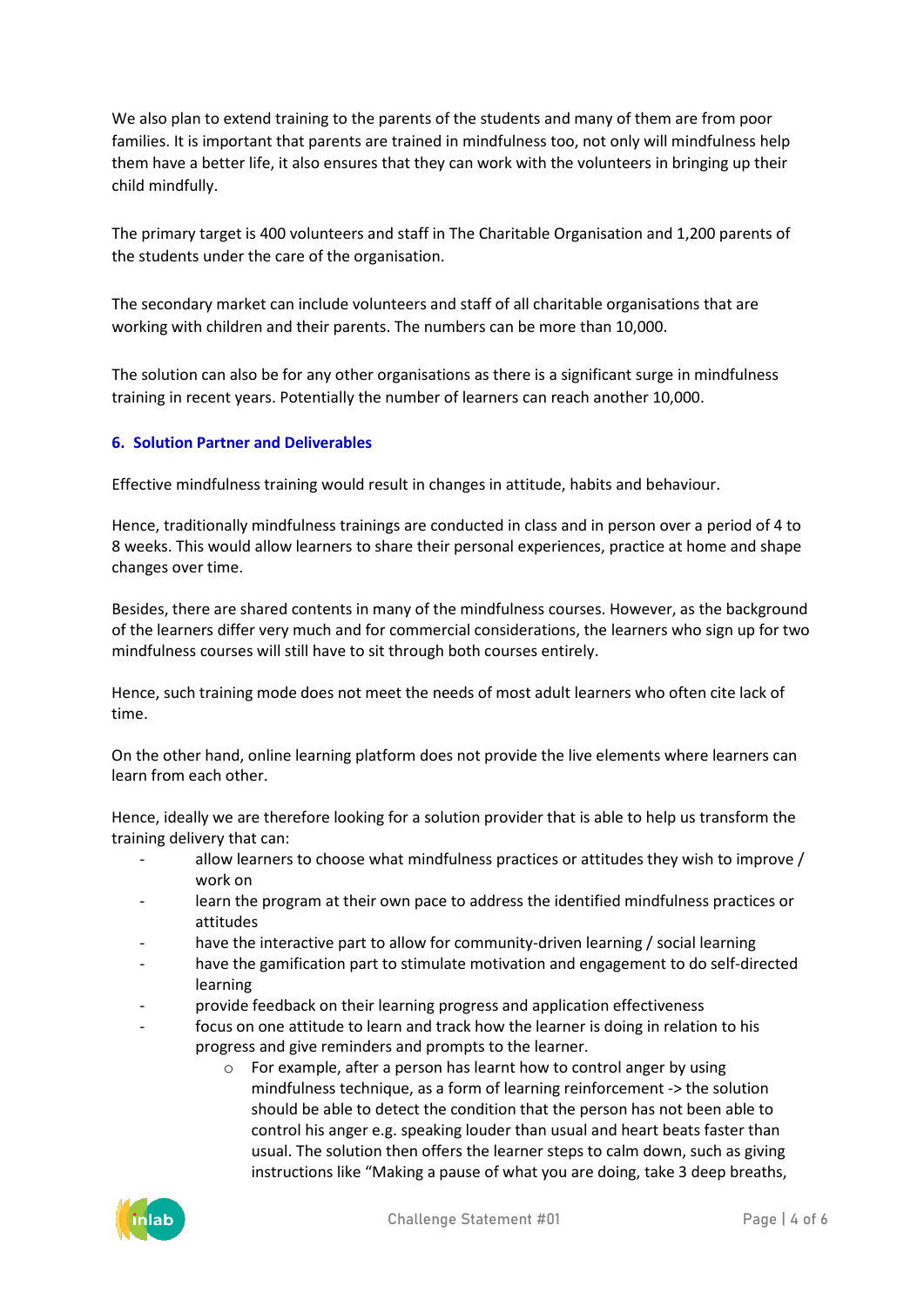- observe your experience, do not make judgment, consider a different response". The solution may be a live one or a recorded one for subsequent reflection by the learner.
- The solution could integrate with smart wearable devices which detect voices and heart rate and provide hints when it detects an opportunity to share about a certain attitude.

## **7. Expectations of Solution**

The solution should ideally have the following features:

## **Course Design**

- Reorganise courses into program modules to make it easier for learners to master the mindfulness topics that are relevant for them.
- Segment courses into bite sizes to make it more convenient for learners to do self-study and to minimise overlapping of courses.
- Create interesting lessons for self-learning (eg: animation).
- Gamification and rewards to keep learners motivated to learn.

## **Course Delivery**

- Convert PowerPoint into video presentations (for effective learning and relearning).
- Covert storytelling into animation.
- Training materials should have the capability to be delivered on mobile devices for convenience. This consideration is also important for a group of our target learners, the parents of the students with most of them coming from poor families and may not have access to computers for training.
- While we plan to move this course to self-learning, some form of interactions between trainers and learners and among learners is essential to maximise learning. We would therefore like to have an app that can create calendar booking. For example, the trainer can fix several times of the week where learners can make a booking to join for class discussion.

## **Reinforcement on Learning**

- Create a solution that can deliver short quizzes to learners at pre-specified time to reinforce learning.
- The solution should also include mindfulness practices as guidance for learners' self-practice. Examples are meditation audios and mindful movement videos.
- Automated instructions or reminders when learners do not practice what they have learnt.

## **Training Assessment**

- The same solution should have the capability to generate assessment at the end of the course on learners' knowledge of mindfulness.
- The solution should also have the capability to generate surveys on learners' attitudes on mindfulness pre- and post-training to assess the effectiveness of the training program.

## **Post Training**

- Post-training follow-up is an important component of mindfulness training because the training would involve changes in attitude, habits and behaviour. To keep interest going, all learners will be invited to join our community portal and we would like to automate this process.
- Automated instructions or reminders when learners do not practice what they have learnt.